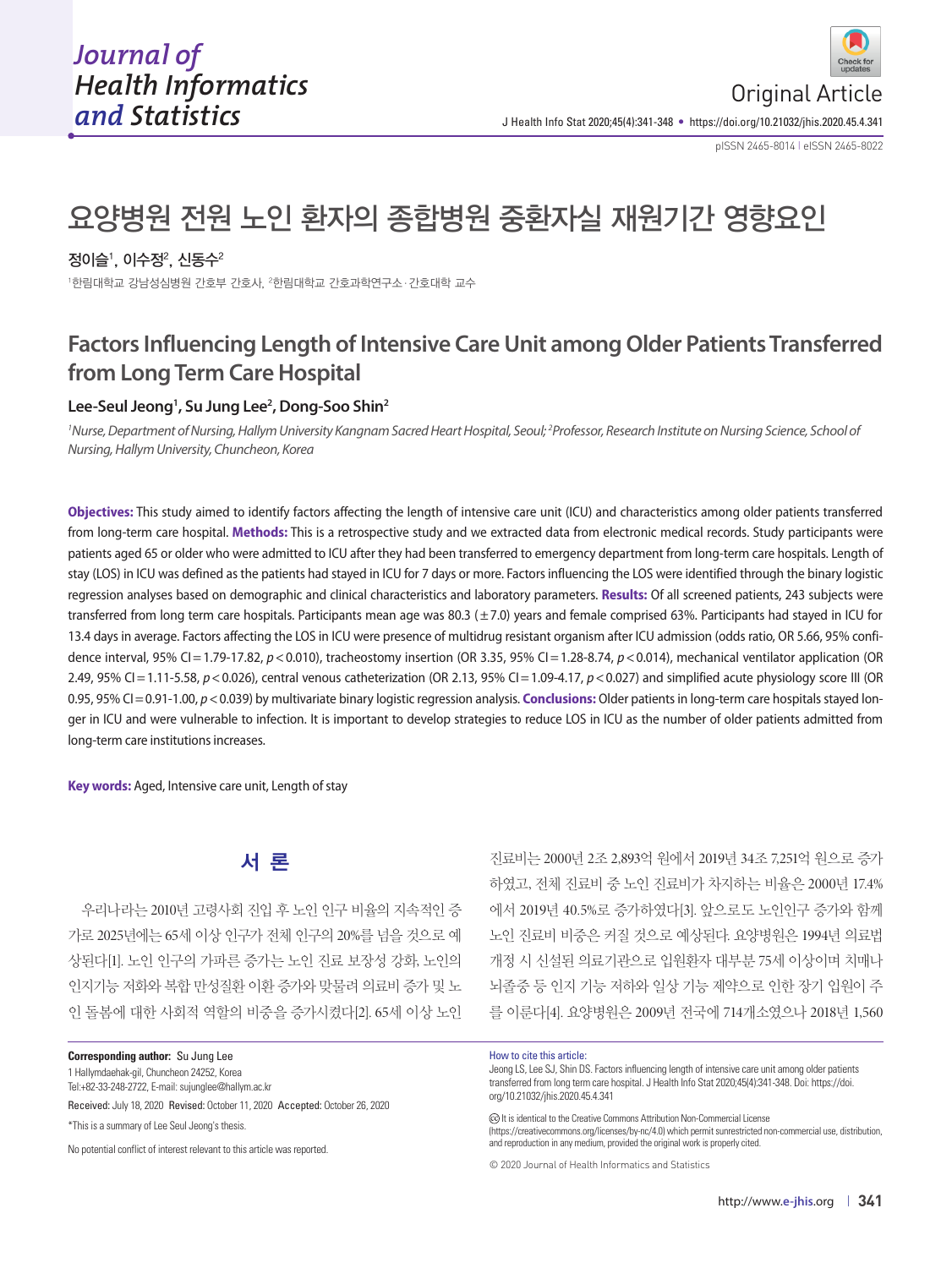개소로 증가하였고, 이는 노인 만성질환 관리에 대한 사회적 요구도의 증가를 반영한 것으로 해석할 수 있다[5]. 이러한 시대적 요구에 부응 하여 요양병원의 기능과 역할 정립을 위해 지속가능한 환자중심 의료 체계 구축이 진행 중이다[6]. 한편 요양병원 노인 환자가 증가함에 따 라 종합병원 응급실과 중환자실 노인환자 중 요양병원에서 전원된 경 우가 증가하는 경향이 보고되었다. 이들은 다양한 기저질환을 동반하 고 특히 인지기능이 저하된 경우 의사소통에 보다 많은 노력이 필요하 며 검사나 처치에 소요되는 노력과 비용이 더 큰 것으로 나타났다[7].

중환자실은 중증도와 사망률이 높은 중환자가 치료를 받는 곳으로, 우리나라의 경우 중환자실에 입실한 성인 환자의 평균 사망률은 16.9%로 선진국의 약 14.3%와 비교 시 높았고 의료비 지출도 큰 것으로 나타났다[8]. 이에 건강보험심사평가원에서는 적정성 평가를 통해 중 환자실의 질적 수준을 높이고 병원 간 격차를 줄이기 위한 노력을 기 울이고 있다. 특히 중환자실 재원기간은 중환자실 입실 환자의 예후를 결정할 수 있는 중요한 특징 중 하나이며[9], 중환자실 재원기간의 적 정성 유지는 중환자실 이용의 효율성을 높여 중환자들이 필요 시 이 용 가능할 수 있도록 하며 나아가 의료비 절감에도 기여한다[10]. 선행 연구 결과 중환자실 재원기간은 환자의 연령[11], 기저질환[12], 영양상 태[13] 그리고 다제내성균 감염[14] 등에 영향을 받는 것으로 나타났다. 따라서 고령, 다중약물 복용, 기저질환 동반 등의 특성을 지닌 요양병 원 노인환자의 중환자실 재원기간은 상대적으로 길 것으로 예상된다.

따라서 요양병원에서 응급실을 경유하여 중환자실로 입원하는 노인 의 상태와 이들의 중환자실 재원기간을 확인하고 재원기간에 영향을 미치는 요인을 파악하는 것은 효율적인 중환자 관리와 고위험환자군 의 치료 및 간호에 매우 중요하다. 이는 요양병원 노인환자에게 제공해 야 하는 적절한 간호중재 개발의 기초자료로도 제공할 수 있을 것이다.

### 연구 방법

#### 연구설계

본 연구는 요양병원에서 서울 소재 일개 대학병원의 응급실을 거쳐 중환자실로 전원된 65세 이상 노인 환자를 대상으로 대상자의 일반적 특성과 임상적 특성, 중환자실 재원기간을 확인하고 중환자실 재원기 간에 영향을 미치는 요인을 파악하기 위한 후향적 조사연구이다.

#### 연구대상

본 연구의 대상자는 일개 종합병원에서 2017년 1월 1일부터 2018년 12월 31일까지 요양병원에서 응급실로 전원된 환자 2,161명 중 중환자 실에 입원한 65세 이상 노인환자 243명(11.24%)을 대상으로 하였다.

#### 연구변수

본 연구를 위한 변수 선정은 문헌에 제시된 환자 개인의 특성과 병 원 인력구조 등 환경적 특성 중 환자 개인의 특성을 대상으로 하여 요 양병원에서 전원된 환자의 재원기간 관련 요인을 확인하고 전문가 검 토를 거쳐 선정하였다. 전문가는 노인 간호학 전공 교수 2인, 가정의학 과 전문의 1인, 성인간호학 전공 교수 2인, 해당 분야 20년 이상 경력의 임상 간호사 1인으로 구성하였다. 의무기록을 바탕으로 후향적으로 분석한 선행연구의 특성 상 개인의 인구사회학적 특성이나 주관적 보 고에 의한 특성 즉, 교육수준, 경제상태, 주 돌봄자, 건강행태 등은 포 함하지 못하였다.

#### 일반적 특성

성별, 연령, 체질량지수(body mass index, BMI), 의식상태, 복용 약물 수, 중환자실 재원기간을 포함하였다. BMI는 저체중 <18.5 kg/m², 정 상체중 18.5-22.9 kg/m², 과체중 23-24.9 kg/m², 비만 ≥25 kg/m²으로 구 분하였으며, 중환자실 치료 결과는 일반 병동 전실, 요양병원으로의 전 원 그리고 사망으로 분류하였다.

#### 임상적 특성

욕창위험도(Braden Score), 동반질환, 질환의 중증도, 응급실 내원 시 주 호소 증상, 다제내성균 감염 여부, 욕창 유무, 인공호흡기 적용 유무, 기관절개술 시행 여부, 중심정맥관 삽입 여부, 수혈 여부를 포함 하였다. 동반 질환은 Charlson's comorbidity index (CCI)를 사용하여 확인하였으며, 대상자의 중증도를 평가하기 위하여 중환자실 입실 첫 24시간 이내에 관찰된 생리학적 지수로 계산된 Simplified Acute Physiology Score Ⅲ (SAPS Ⅲ)를 이용하였다[15]. 다제내성균 감염여부는 응 급실 내원 시 시행한 직장 도말 배양검사에서 반코마이신 내성 장구 균(vancomycin-resistant enterococci, VRE), 카바페넴 내성 장내세균 (carcarbapenem resistant Enterobacteri, CRE)의 배양 양성으로 코호트 관리가 필요한 경우로 정의하였다. 직장 도말 배양검사에서 VRE, CRE 균이 동정된 군 중 입원 48시간 이내 배양검사에서 양성을 보인 군과 이후 직장 도말 배양검사에서 양성을 보인 군으로 나누었다[16]. 응급 실을 경유하여 중환자실 입원시 24시간 내 측정한 생리학적 지표 중 수축기 혈압, 이완기 혈압, 맥박, 호흡수, 체온 등의 활력 징후와 백혈구 수(white blood cell count), 호중구 백분율(neutrophil percent), 혈중요 소질소(blood urea nitrogen), 크레아티닌(creatinine), 적혈구 침강속도 (erythrocyte sedimentation rate), C-반응성 단백질(C-reactive protein), 헤모글로빈(hemoglobin)을 측정값으로 사용하였다.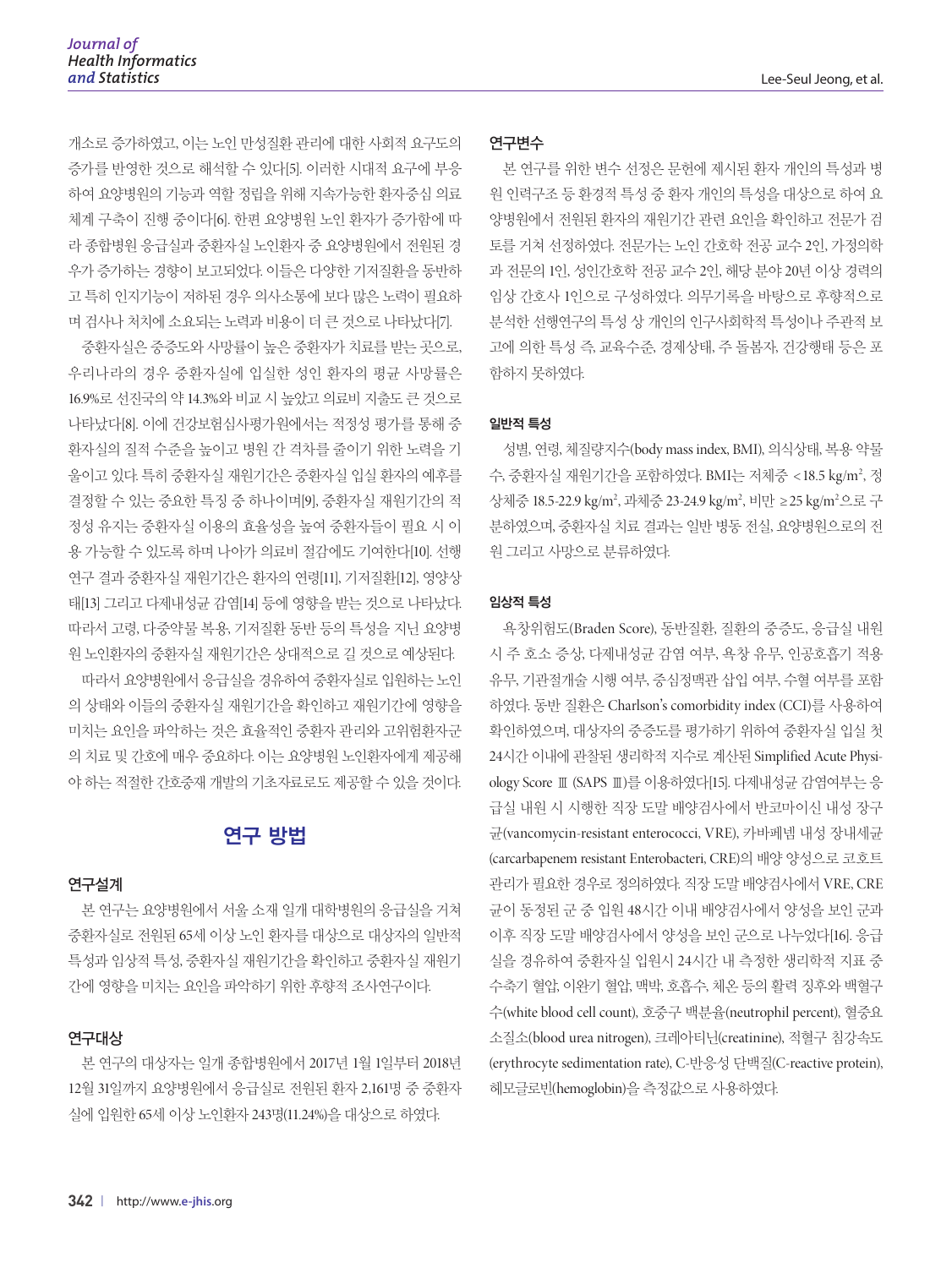#### 자료수집

주 연구자는 임상 데이터 웨어하우스(warehouse)와 전자의무기록 접근 권한을 받아 2019년 4월 1일부터 9월 30일까지 전자의무기록 중 간호 정보 조사지, 중환자 간호 기록지, 의사 입원 기록지, 의사 경과 기 록지, 검사 결과지를 통해 자료를 수집하였다.

#### 윤리적 고려

본 연구는 연구 시작 전 대상자에 대한 윤리적 고려를 위해 한림대 학교 강남성심병원 기관생명윤리위원회 승인(IRB No. 2019-03-001)을 받은 후 시행하였다. 자료 수집 시 환자를 식별할 수 있는 정보는 수집 하지 않았으며 수집된 자료는 별도의 잠금 장치가 있는 파일에 보관하 여 연구자 외 접근을 제한하였다.

#### 자료분석

수집된 자료는 SPSS 25.0 (IBM Co., Armonk, NY, USA) 프로그램을 사용하여 분석하였다. 대상자의 일반적 특성, 치료적 특성은 백분율, 평균(표준편차) 또는 중앙값(사분위수) 등의 기술 분석을 시행하였다. 중환자실의 재원기간은 7일 미만과 7일 이상으로 구분하여, 이에 따른 차이를 확인하기 위해 t-test, Mann-Whiteny U test, Chi-square test를 실시하였다. 중환자실 재원기간 기준은 건강보험심사평가원에서 수행 한 의료 기관 종별 병상 규모별 평균 재원 일수 6.6일과 중환자실 적정 성 평가 기준에 근거하여 7일을 기준으로 분류하였다[10,17]. 또한 중환 자실의 재원기간에 영향을 미치는 예측 인자를 확인하기 위하여 로지 스틱 회귀 분석을 실시하였다. 평균 분석 결과 유의수준 0.05 미만인 독립변수들은 다변량 로지스틱 회귀분석에 포함하였고 통계적 유의 수준은 0.05 미만으로 설정하였다.

## 연구 결과

#### 요양병원에서 전원된 환자들의 특성

요양병원에서 중환자실로 전원된 대상자는 남자 37.0%, 여자 63.0% 이며 75-84세가 49.0%로 가장 높은 비중을 차지하였다. BMI는 정상 체 중이 43.6%, 저체중이 29.2%이었다. 중환자실 치료 결과에 따른 퇴실 형태는 일반병실로 전실한 경우가 51.0%, 장기요양기관으로 전원 23.9%, 사망이 25.1%이었다. 대상자의 의식상태는 명료가 42.8%로 가 장 많았고, 약물 복용수는 5개 이상 다중약물복용자가 31.3%를 차지 하였다. 다제내성균 감염이 있는 환자는 28.8%로 응급실 내원시 검사 한 직장도말 배양검사에서 48시간 이내 다제내성균이 동정된 환자는 18.5%를 차지하였다. 연구 대상자의 평균 중환자실 재원 일수는 13.4일 이었다(Table 1).

|                                               | scricture indiacteristics of the participants (if |                  |
|-----------------------------------------------|---------------------------------------------------|------------------|
| Variables                                     | n (%)                                             | $Mean \pm SD$    |
| Gender                                        |                                                   |                  |
| Male                                          | 90 (37.0)                                         |                  |
| Female                                        | 153 (63.0)                                        |                  |
| Age (y)                                       |                                                   | $80.32 \pm 6.99$ |
| 65-74                                         | 57 (23.4)                                         |                  |
| 75-84                                         | 119 (49.0)                                        |                  |
| $\geq 85$                                     | 67(27.6)                                          |                  |
| $BMl$ (kg/m <sup>2</sup> )                    |                                                   | $20.86 \pm 3.97$ |
| Underweight $(< 18.5)$                        | 71 (29.2)                                         |                  |
| Normal weight (18.5-22.9)                     | 106 (43.6)                                        |                  |
| Overweight or obese ( $\geq$ 23.0)            | 66 (27.2)                                         |                  |
| Result of ICU treatment                       |                                                   |                  |
| General ward                                  | 124 (51.0)                                        |                  |
| Transfer to long term care hospital           | 58 (23.9)                                         |                  |
| Death                                         | 61(25.1)                                          |                  |
| Mental status                                 |                                                   |                  |
| Alert                                         | 104 (42.8)                                        |                  |
| <b>Drowsy</b>                                 | 82 (33.7)                                         |                  |
| Stupor                                        | 31 (12.8)                                         |                  |
| Semicoma-coma                                 | 26(10.7)                                          |                  |
| Number of medicines                           |                                                   |                  |
| < 5                                           | 145 (59.7)                                        |                  |
| $\geq 5$                                      | 98 (31.3)                                         |                  |
| Infection                                     |                                                   |                  |
| No colonized                                  | 173 (71.2)                                        |                  |
| Colonized at admission (<48 hr)               | 45 (18.5)                                         |                  |
| Colonized after ICU admission ( $\geq$ 48 hr) | 25 (10.3)                                         |                  |
| ICU length of stay                            |                                                   | $13.37 + 24.74$  |

**Table 1.** General characteristics of the participants (n=243)

SD, standard deviation; BMI, body mass index; ICU, intensive care unit.

대상자의 임상적 특성을 살펴보면 Braden 사정도구로 측정한 욕창 위험도는 평균 13점으로 중증도의 위험으로 나타났고, CCI 점수는 평 균 5점, SAPS III는 36점이었다. 응급실 내원시 주 호소증상은 호흡곤란 32.1%, 발열 28.0% 순이었으며 진단명은 폐렴 32.5%, 요로감염 16.0%로 나타났다. 헤모글로빈 10.80±2.11 g/dL, 알부민 2.92±0.69 g/dL으로 정 상범위보다 낮은 수치를 보였다. 욕창이 있는 경우가 37.4%, 인공호흡 기 적용 대상자는 30.9%, 기관절개술을 시행한 경우 17.3%, 중심정맥 관을 삽입한 대상자가 61.3%, 수혈을 받은 대상자는 31.3%이었다(Table 2).

#### 재원 일수에 따른 대상자의 특성 비교 및 예측 인자 분석

중환자실 재원 일수 7일을 기준으로 대상자의 특성을 비교한 결과 재원기간이 7일 이상인 그룹은 7일 미만인 그룹보다 남성이 많았고 (*p* = 0.030), 저체중군의 비율이 높았으며(*p* = 0.005), 의식상태는 각성인 군이 적었다(*p* < 0.001). 또한 다제내성균 감염대상자의 비율이 높았으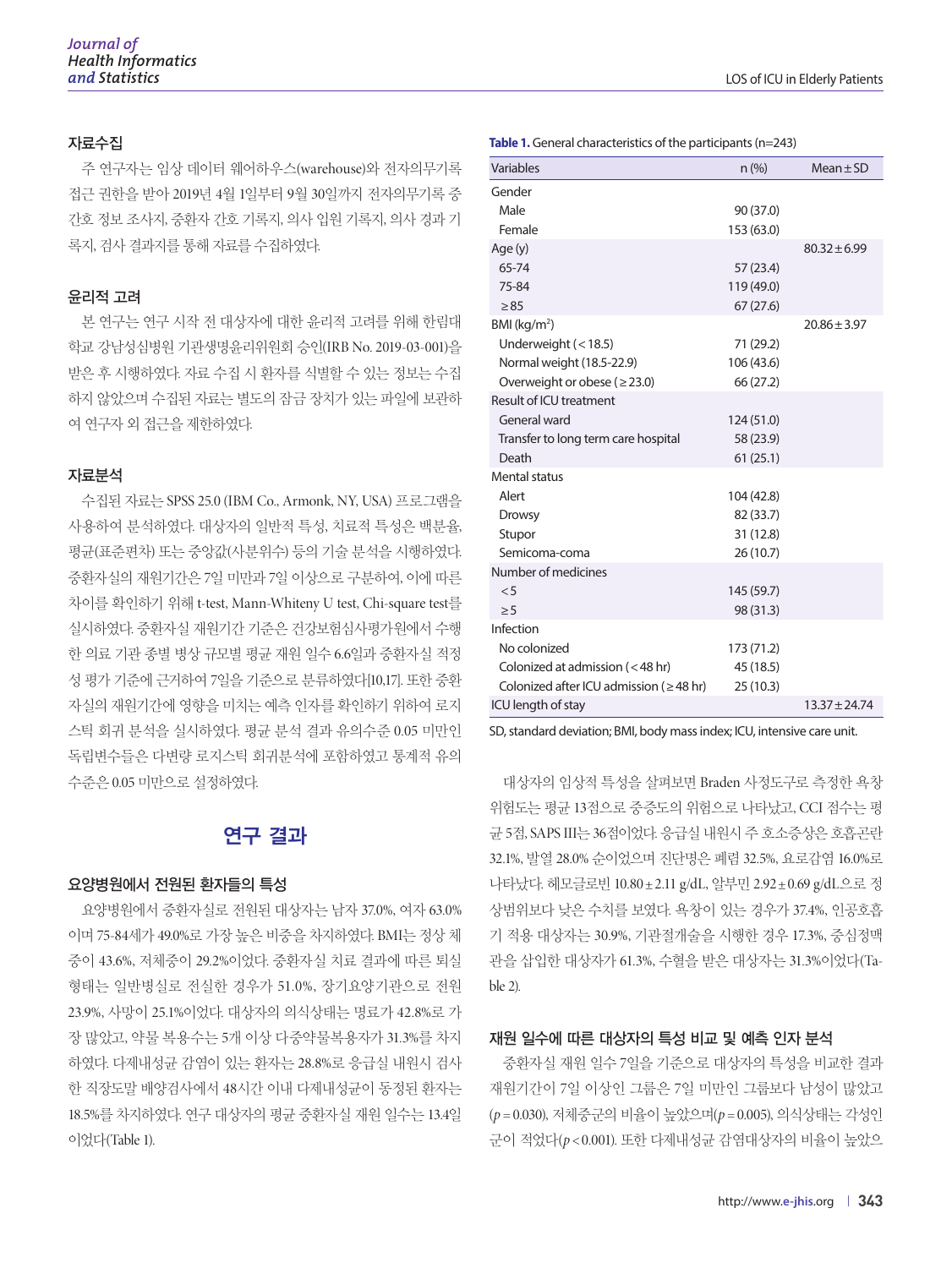| <b>Variables</b>             | n (%)      |                  | Mean $\pm$ SD % median (IQR)* |
|------------------------------|------------|------------------|-------------------------------|
| Braden score                 |            |                  | $13(11-15)$                   |
| CCI score                    |            |                  | $5(5-7)$                      |
| <b>SAPS III score</b>        |            |                  | 36 (34-39)                    |
| Chief complaint              |            |                  |                               |
| Dyspnea                      | 78 (32.1)  |                  |                               |
| Fever                        | 68 (28.0)  |                  |                               |
| Low blood pressure           | 11(4.5)    |                  |                               |
| Mental change                | 19(7.8)    |                  |                               |
| General weakness             | 17(7.0)    |                  |                               |
| Generalized weakness         | 16(6.6)    |                  |                               |
| Others                       | 34 (14.0)  |                  |                               |
| Diagnosis                    |            |                  |                               |
| Pneumonia                    | 79 (32.5)  |                  |                               |
| Urinary tract infection      | 39 (16.0)  |                  |                               |
| Renal failure                | 15(6.2)    |                  |                               |
| Sepsis                       | 15(6.2)    |                  |                               |
| Gastrointestinal bleeding    | 9(3.7)     |                  |                               |
| Cancer                       | 9(3.7)     |                  |                               |
| Stroke                       | 7(2.9)     |                  |                               |
| <b>Enteritis</b>             | 7(2.9)     |                  |                               |
| <b>Heart failure</b>         | 6(2.5)     |                  |                               |
| Cholecystitis                | 4(1.6)     |                  |                               |
| Others                       | 53 (21.8)  |                  |                               |
| Albumin (g/dL)               |            | $2.92 \pm 0.69$  |                               |
| $Hb$ (g/dL)                  |            | $10.80 \pm 2.11$ |                               |
| <b>Bed sore</b>              | 91 (37.4)  |                  |                               |
| Ventilator                   | 75 (30.9)  |                  |                               |
| Tracheostomy                 | 42 (17.3)  |                  |                               |
| Central line catheterization | 149 (61.3) |                  |                               |
| Transfusion                  | 76 (31.3)  |                  |                               |

**Table 2.** Clinical characteristics of the participants (n=243)

SD, standard deviation; IQR, inter quartile range; CCI, Charlson's comorbidity index; SAPS III, simplified acute physiology score III; Hb, hemoglobin.

며(*p* < 0.001), 인공호흡기 적용(*p* < 0.001), 기관절개술 시행(*p* < 0.001), 중 심정맥관 삽입(*p* < 0.001), 수혈 여부(*p* = 0.014) 등에서 유의한 차이를 보 였다(Table 3). 그러나 혈압, 맥박, 호흡수, 체온 등의 활력 징후와 백혈 구 수, 호중구 백분율, 혈중요소질소, 크레아티닌, 적혈구 침강속도, C-반응성 단백질, 헤모글로빈 등의 혈액 검사 결과는 두 군 간의 차이가 없었다(Table 4). 재원 일수에 영향을 미치는 요인을 파악하기 위해 로 지스틱 다변량 회귀분석을 시행한 결과 대상자의 중환자실 재원기간 에 영향을 미치는 요인은 질환의 중증도(*p* = 0.039), 중환자실 입원 후 다제내성균 감염(*p* = 0.003), 인공호흡기 적용(*p* = 0.026), 기관 절개관 시 행(*p* = 0.014), 중심정맥관 삽입(*p* = 0.005)으로 나타났다. 중환자실 입원 후 다제내성균 감염이 된 환자의 경우 재원일수가 7일 이상일 위험성 이 5.66배, 기관절개술을 시행한 경우 3.35배, 인공호흡기를 적용하고 있는 경우 2.49배, 중심정맥관을 삽입한 경우에는 2.13배 높은 것으로

| Variables                                        | Less than 7 days<br>$(n=140)$ | 7 or more days<br>$(n=103)$ | p       |
|--------------------------------------------------|-------------------------------|-----------------------------|---------|
|                                                  | n (%)                         | $n$ (%)                     |         |
| Gender                                           |                               |                             | 0.030   |
| Male                                             | 46 (32.9)                     | 44 (42.7)                   |         |
| Female                                           | 94 (67.1)                     | 59 (57.3)                   |         |
| Age (y)                                          |                               |                             | 0.064   |
| 56-74                                            | 22 (17.9)                     | 35 (31.0)                   |         |
| 75-84                                            | 70 (50.0)                     | 49 (47.6)                   |         |
| $\geq 85$                                        | 45 (32.1)                     | 22(21.4)                    |         |
| $BMl$ (kg/m <sup>2</sup> )                       |                               |                             | 0.005   |
| Underweight (<18.5)                              | 33 (23.6)                     | 38 (36.9)                   |         |
| Normal weight (18.5-22.9)                        | 63 (45.0)                     | 43 (41.7)                   |         |
| Overweight or obese                              | 44 (21.4)                     | 22(21.4)                    |         |
| (≥23.0)                                          |                               |                             |         |
| Mental status                                    |                               |                             | < 0.001 |
| Alert                                            | 74 (52.8)                     | 30 (29.2)                   |         |
| <b>Drowsy</b>                                    | 41 (29.3)                     | 41 (39.8)                   |         |
| Stupor                                           | 12(8.6)                       | 19 (18.4)                   |         |
| Semicoma-Coma                                    | 13(9.3)                       | 13 (12.6)                   |         |
| CCI (median)*                                    | $5.0(5.0-7.0)$                | $6.0(5.0-7.0)$              | 0.987   |
| SAPS III score (median)*                         | 37.0 (34.0-41.0)              | 35.0 (31.5-39.0)            | 0.012   |
| Chief complaint                                  |                               |                             | 0.600   |
| Dyspnea                                          | 46 (32.9)                     | 32 (31.1)                   |         |
| Fever                                            | 38 (27.1)                     | 30(29.1)                    |         |
| Low blood pressure                               | 7(5.0)                        | 4(3.9)                      |         |
| Mental change                                    | 7(5.0)                        | 12(11.7)                    |         |
| Generalized weakness                             | 9(6.4)                        | 8(7.8)                      |         |
| Acute bleeding                                   | 11(7.9)                       | 5(4.9)                      |         |
| Others                                           | 22 (15.7)                     | 12(11.5)                    |         |
| Number of drugs                                  |                               |                             | 0.502   |
| $<$ 5                                            | 81 (57.9)                     | 64 (62.1)                   |         |
| $\geq 5$                                         | 59 (42.1)                     | 39 (37.9)                   |         |
| Infection                                        |                               |                             | < 0.001 |
| No colonized                                     | 116 (82.8)                    | 57 (55.2)                   |         |
| Colonized at admission<br>$(< 48$ hr)            | 19 (13.6)                     | 26 (25.2)                   |         |
| Colonized after ICU<br>admission ( $\geq$ 48 hr) | 5(3.6)                        | 20 (19.4)                   |         |
| Bed sore                                         | 51 (32.8)                     | 40 (44.0)                   | 0.169   |
| Ventilator                                       | 27 (19.3)                     | 48 (46.6)                   | < 0.001 |
| Tracheostomy                                     | 9 (6.4)                       | 33 (32.0)                   | < 0.001 |
| Central line catheterization                     | 71 (50.7)                     | 78 (75.7)                   | < 0.001 |
| Transfusion                                      | 35 (25.0)                     | 41 (39.8)                   | 0.014   |

ICU, intensive care unit; BMI, body mass index; CCI, Charlson's comorbidity index; SAPS III, simplified acute physiology score III. \*Median (interquartile change).

나타났다. 다만 SAPS III 중증도는 7일 이상 재원군이 낮은 것으로 나 타났다(Table 5).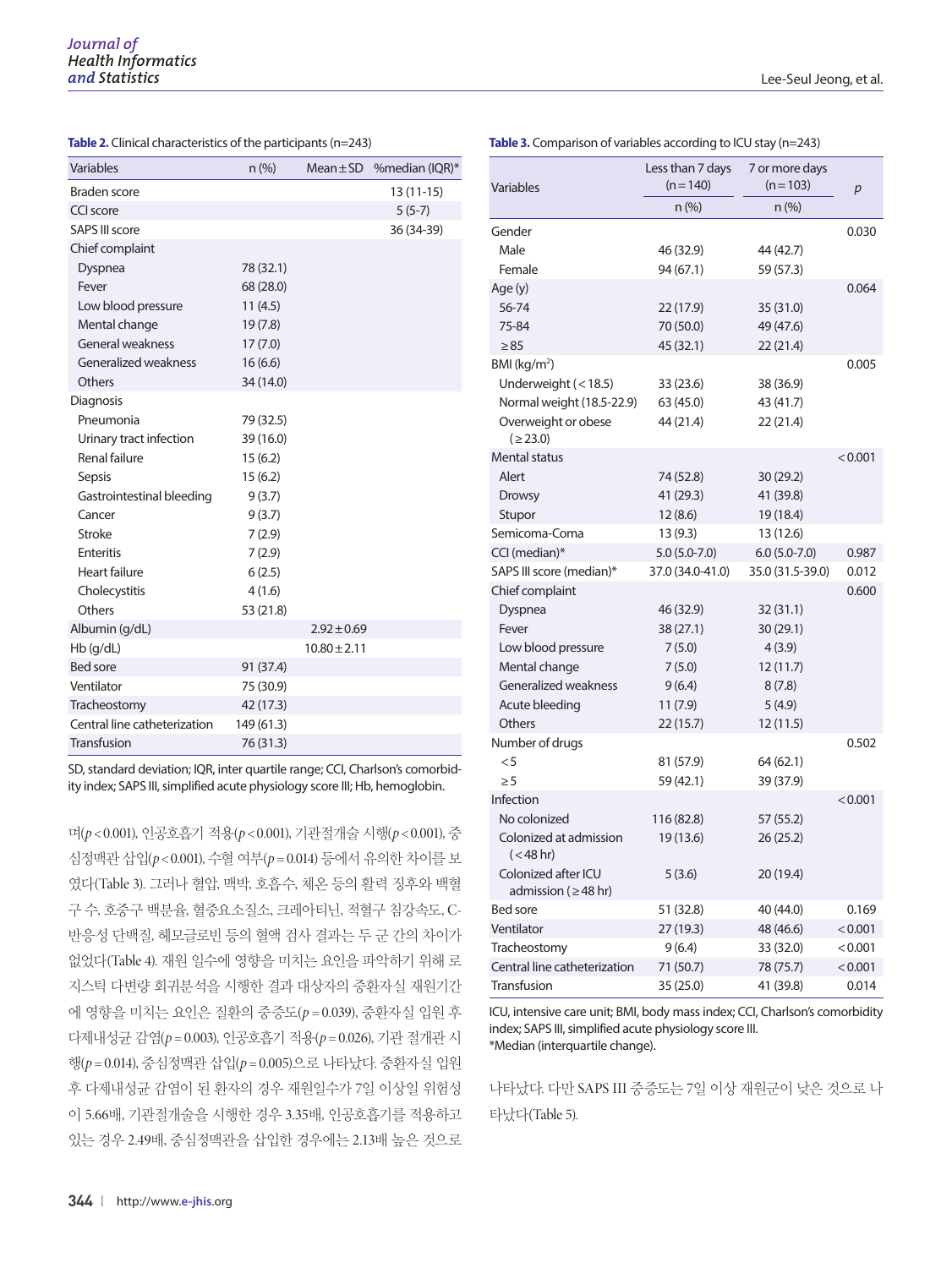**Table 4.** Comparison of laboratory parameters at hospital admission according to ICU stay (n=243)

| Variables                            | Less than 7 days<br>$(n = 140)$ | 7 or more days<br>$(n=103)$ | p     |
|--------------------------------------|---------------------------------|-----------------------------|-------|
|                                      | $Mean \pm SD$                   | $Mean \pm SD$               |       |
| $BMI$ (kg/m <sup>2</sup> )           | $21.5 \pm 3.9$                  | $19.9 \pm 3.9$              | 0.003 |
| Systolic BP (mmHg)                   | $121.6 \pm 22.7$                | $120.73 \pm 29.7$           | 0.287 |
| Diastolic BP (mmHg)                  | $70.2 \pm 18.2$                 | $70.6 \pm 21.7$             | 0.422 |
| Heart rate (number/minute)           | $94.7 \pm 22.6$                 | $99.2 + 22.2$               | 0.117 |
| Respiratory rate (number/<br>minute) | $19.8 \pm 8.2$                  | $20.4 + 6.4$                | 0.522 |
| Body temperature (°C)                | $36.4 \pm 0.5$                  | $36.4 \pm 0.6$              | 0.855 |
| WBC (k/µL)                           | $12.6 \pm 7.8$                  | $13.9 \pm 8.2$              | 0.635 |
| Neutrophil (%)                       | $82.5 \pm 10.0$                 | $82.5 \pm 10.0$             | 0.979 |
| BUN (mg/dL)                          | $29.2 + 22.5$                   | $30.1 \pm 22.7$             | 0.744 |
| Creatinine (mg/dL)                   | $1.4 \pm 1.6$                   | $1.4 \pm 1.5$               | 0.836 |
| ESR (mm/h)                           | $55.3 \pm 35.0$                 | $60.0 \pm 35.2$             | 0.311 |
| CRP (mg/dL)                          | $114.6 \pm 84.1$                | $117.5 \pm 94.4$            | 0.800 |
| Albumin (g/dL)                       | $2.9 \pm 0.7$                   | $2.9 \pm 0.6$               | 0.187 |
| $Hb$ (g/dL)                          | $10.9 \pm 2.1$                  | $10.6 \pm 2.1$              | 0.407 |

SD, standard deviation; ICU, intensive care unit; BMI, body mass index; BP, blood pressure; WBC, white blood cell count; BUN, blood urea nitrogen; ESR, erythrocyte sedimentation rate; CRP, C-reactive protein; Hb, hemoglobin.

#### 고 찰

본 연구는 요양병원 입원 중 응급실을 거쳐 중환자실로 전원된 노인 환자를 대상으로 이들의 중환자실 전원 시 상태와 중환자실 재원기간, 그리고 중환자실 재원기간에 영향을 미치는 요인을 파악하고자 시도 되었다. 이는 요양병원 입원 노인이 어떤 상태로 중환자실에 전원을 가 게 되는지에 대한 정보를 제공하고 이 중 어떤 특성이 중환자실 재원 기간과 연관되는지 확인할 수 있다. 본 연구결과 요양병원에서 응급실 을 거쳐 중환자실로 입원한 노인은 11.24%이며, 이는 2010년 3월부터 2013년 1월까지 부산지역에서 보고된 3.8% [18]보다 크게 증가한 것으 로 나타났다. 중환자실 재원기간은 평균 13일로 건강보험심사평가원 적정성 평가에서 제시한 7일 보다 약 두 배 길었고, 전국 대학병원 또 는 3차병원 중환자실 입실환자의 4일[19], 성인 통합 중환자실 입실한 환자의 5.7일[20]과 11.5일[21] 보다 길었다. 퇴원 유형은 회귀분석에 포 함하지 않았으나 사망한 군이 25.1%로 국내 성인환자의 종합병원 중환 자실 사망률 17.4% [8]보다 높았다. 선행연구에서 사망률에 영향을 미 치는 요인 중 환자 측면의 요인으로 인공호흡기를 적용하여 기계호흡 보조를 받는 것과 90세 이상 고령이 확인되었으며, 각각의 사망률은 48%와 39%로 높게 나타났다. 본 연구 대상자의 27.6%가 85세 이상이 며, 인공호흡기를 적용한 환자는 30.9%로 이는 높은 사망률과 연관될 수 있다. 선행연구 결과 고령[11]과 인공호흡기 적용[7,22]은 재원기간 **Table 5.** Univariate and multivariate binary logistic regression analysis of predictors for long ICU stay in the participants (n=243)

|                                                           | Univariate analysis |         | Multivariate analysis |       |
|-----------------------------------------------------------|---------------------|---------|-----------------------|-------|
| Variables                                                 | OR (95% CI)         | p       | OR (95% CI)           | p     |
| Gender                                                    |                     |         |                       |       |
| Male                                                      | 1.00 (reference)    |         |                       |       |
| Female                                                    | $0.66(0.39-1.10)$   | 0.117   |                       |       |
| Age (y)                                                   |                     |         |                       |       |
| 65-74                                                     | 1.00 (reference)    |         | 1.00 (reference)      |       |
| 75-84                                                     | $0.55(0.29-1.04)$   | 0.064   | $0.88(0.40-1.92)$     | 0.740 |
| > 85                                                      | $0.01(0.18 - 0.79)$ | 0.262   | $0.58(0.24-1.43)$     | 0.236 |
| BMI ( $kg/m2$ )                                           |                     |         |                       |       |
| Underweight<br>(< 18.5)                                   | 1.69 (0.92-3.09)    | 0.091   |                       |       |
| Normal weight<br>$(18.5 - 22.9)$                          | 1.00 (reference)    |         |                       |       |
| Overweight or<br>obese ( $\geq$ 23.0)                     | $0.73(0.39-1.39)$   | 0.342   |                       |       |
| SAPS III (per 1 point)                                    | $0.96(0.93 - 1.00)$ | 0.057   | $0.95(0.91-1.00)$     | 0.039 |
| Mental status                                             |                     |         |                       |       |
| Alert                                                     | 1.00 (reference)    |         | 1.00 (reference)      |       |
| <b>Drowsy</b>                                             | 2.47 (1.34-4.52)    | 0.004   | 1.44 (0.72-2.92)      | 0.306 |
| Stupor                                                    | 3.90 (1.69-9.03)    | 0.001   | $1.48(0.53 - 4.14)$   | 0.460 |
| Semicoma-Coma                                             | 2.47 (1.03-5.94)    | 0.044   | $0.56(0.16-2.02)$     | 0.376 |
| Multidrug resistant<br>organism Infection<br>No colonized | 1.00 (reference)    |         | 1.00 (reference)      |       |
| Colonized at<br>admission $(<$ 48 hr)                     | 2.79 (1.42-5.45)    | 0.003   | $1.63(0.74-3.60)$     | 0.231 |
| Colonized after ICU<br>admission ( $\geq$ 48 hr)          | 8.14 (2.91-22.80)   | < 0.001 | 5.66 (1.79-17.82)     | 0.003 |
| Tracheostomy                                              | $6.86(3.11-15.16)$  | < 0.001 | 3.35 (1.28-8.74)      | 0.014 |
| Ventilator                                                | $3.65(2.06 - 6.47)$ | < 0.001 | 2.49 (1.11-5.58)      | 0.026 |
| <b>Central line</b><br>catheterization                    | 3.03 (1.73-5.30)    | < 0.001 | 2.13 (1.09-4.17)      | 0.027 |
| Transfusion                                               | 1.98 (1.15-3.44)    | 0.015   | 1.80 (0.94-3.44)      | 0.075 |

ICU, intensive care unit; OR, odds ratio; CI, confidence interval; BMI, body mass index; SAPS III, simplified acute physiology score III.

증가에도 영향을 미치는 것으로 나타났다. 중환자실 사망률은 재원기 관과 함께 중환자실 질관리에 중요한 요인으로 요양병원에서 전원된 고령환자에게 인공호흡기 적용시 표준지침 모니터링이 필요할 것으로 사료된다.

연구 대상자의 특성 중 체질량지수와 알부민 수치는 영양 상태의 지 표로 면역체계와 관련이 있으며 영양 부족일 경우 이환율과 재원기간 증가에 영향을 미치는 것으로 보고되었다[23]. 본 연구 대상자는 저체 중군(29.2%)이 과체중 또는 비만군(27.2%) 보다 많았으며, 중환자실 재 원기간 7일을 기준으로 비교한 결과 재원기간 7일 이상인 그룹에서 저 체중 비율이 높았다. 알부민 수치의 경우는 재원기간 7일을 기준으로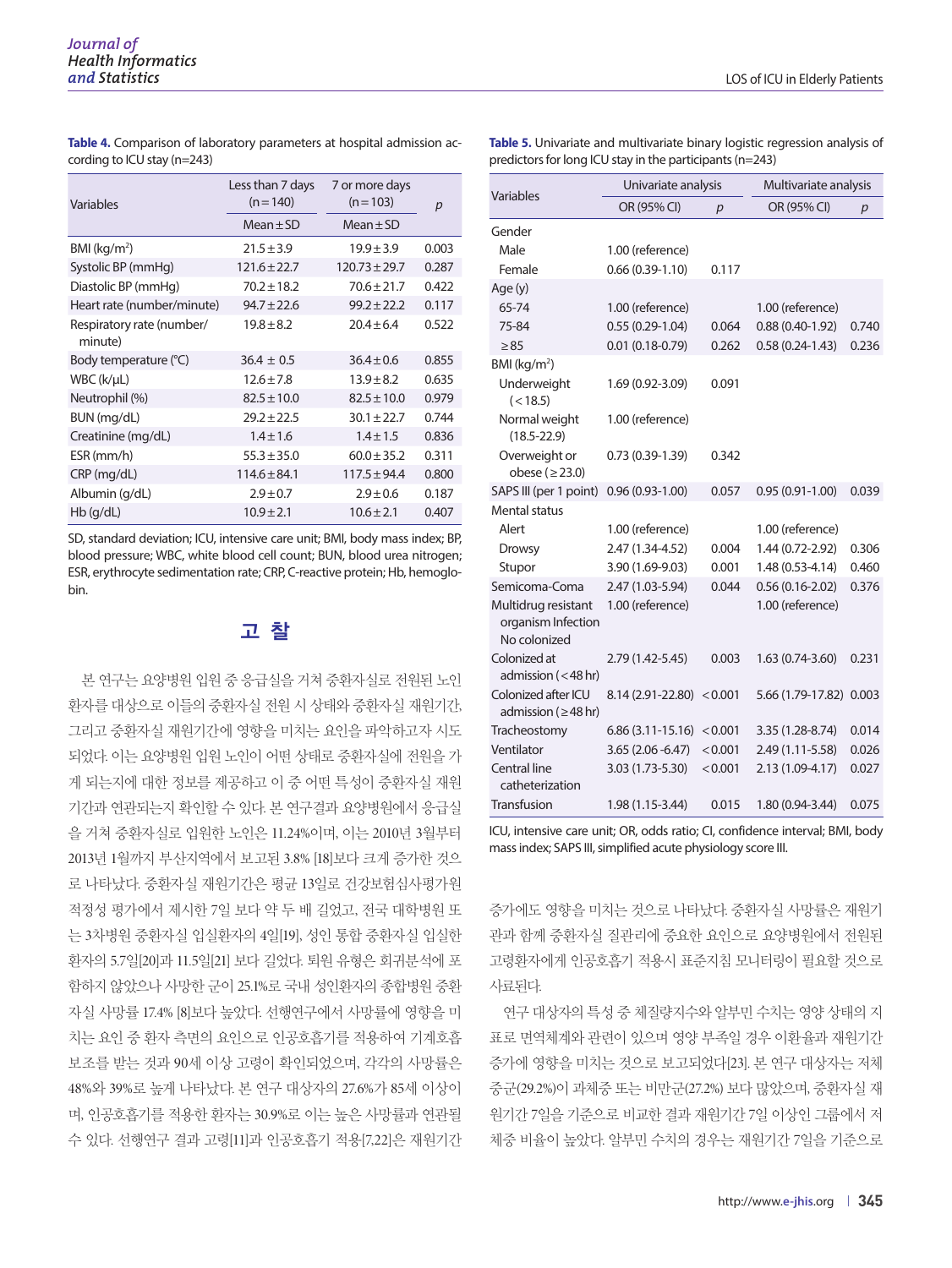비교하였을 때 유의한 차이가 나지 않았으나 두 그룹 모두 평균 알부 민 수치가 2.9 g/dL로 저알부민혈증에 속한다. 이는 요양병원에서 노인 환자의 영양상태 개선을 위한 모니터링과 적극적인 중재 제공 등의 노 력이 필요함을 간접적으로 나타내는 것으로 사료된다.

본 연구에서 중환자실 재원기간에 영향을 미치는 요인을 분석한 결 과 재원기간이 7일 이상인 군은 다제내성균 감염, 기관절개술 시행, 인 공호흡기 적용, 중심정맥관 삽입을 한 군이며, 평균 SAPS III 점수는 낮 은 것으로 나타났다. 먼저 VRE와 CRE 감염은 전세계적으로 주요한 보건 의료 문제 중의 하나이며[24], CRE 내성률은 30.6%로 세계에서 두 번째로 높다[25]. 종합병원의 중환자실은 다제내성균 환자와 보균자 가 자주 발생하는 곳으로, 대학병원과 종합병원 그리고 요양병원 간 환자 전원을 통한 확산이 발생 증가의 원인으로 제기되고 있다[26]. 본 연구 대상자 중에서도 31.3%가 다중약물복용 중으로 다제내성균위험 군이며, 18.5%가 중환자실 입실시 이미 다제내성균 감염 상태였고, 통 계적으로 유의하지는 않았으나 감염군이 재원기간 7일 이상에 많이 속하였다. 중환자실 입실 후 다제내성균 감염이 발생한 대상자의 경우 는 재원기간이 통계적으로 유의하게 길어지는 것으로 나타났다. 장기 요양기관으로부터 입원하는 환자는 다제내성균 감염의 고위험군으로 분류하여 광범위한 항생제 사용을 권고하고 있으나[27], 이러한 권고 는 노인의 내성률 증가를 초래할 수 있다[28]. 다제내성균 관리 지침과 관련하여 우리나라는 CRE 감염을 2급 감염병으로 분류하고, 접촉주 의 지침을 준수해야 하며 격리가 필요하다. 즉 중환자실에서 퇴실이 가능한 상태로 회복이 되었더라도 격리 병실이 확보가 되지 않으면 음 성반응이 확인될 때까지 기다려야 하므로 재원기간이 길어질 수 있을 것으로 예상된다. 재원기간 7일 이상 군의 SAPS III 점수가 낮은 것도 이와 같은 맥락으로 해석할 수 있다. 즉 중증도는 높지 않으나 감염 위 험으로 인해 중환자실에 머물게 되며 이는 중증도가 높은 환자의 중환 자실 이용을 저해하는 요인이 될 수 있다. 종합하면 고령의 다제내성균 감염 환자는 대부분 면역기능이 저하되어 있고 치료 실패, 재원기간 연장, 의료비 상승과 사망으로 이어질 가능성이 높다[11,28]. 따라서 요 양병원에서 중환자실로 전원된 노인의 경우 특히 부적절한 항생제 사 용이 최소화되도록 항생제 사용의 적정성 유지를 모니터링 하고 다학 제간 관리를 제공하여 다제내성균 감염을 낮추는 노력이 요구된다 [30]. 요양병원에서도 2017년 수정 보완된 장기요양기관 감염관리 매뉴 얼을 적극적으로 적용하는 노력을 기울여야 하여 정부도 이를 지원하 기 위한 대책 마련이 요구된다.

다제내성균 감염에 이어 기관절개술 시행, 인공호흡기 적용 그리고 중심정맥관을 삽입한 노인 대상자의 경우 재원기간이 7일 이상인 군 에 속할 확률이 높은 것으로 확인되었다. 인공호흡기를 적용한 경우 재원기간이 길어지는 것은 여러 선행연구에서 보고되었다[7,22]. 그러

나 기관절개술 시행이나 중심정맥관 삽입과 관련하여서는 관 삽입과 관련된 감염이 발생한 경우 재원기간이 긴 것을 개별적으로 보고하였 다[31]. 본 연구에서 감염은 노인의 특성을 고려하여 다제내성균 감염 에 초점을 맞추고 중환자실에서 빈도가 높은 인공호흡기 적용, 기관절 개술 시행, 중심정맥관 삽입 처치는 모두 포함하였다. 그 결과 세 가지 삽관 처치 모두 재원기간 7일 이상인 군에 속할 확률이 유의하게 높았 으며 특히 기관절개술 시행이 3.35배로 가장 높았다. 노인은 노화에 의 한 폐 탄력성과 청소능력저하로 인하여 호흡기 질환이 발생하는 경우 쉽게 완치되지 않고 임상 경과도 중증 감염질환의 형태로 흔히 나타난 다[17]. 또한 발열, 기침 등의 전형적인 호흡기 증상이 뚜렷하기 보다는 무기력, 식욕저하, 의식저하 등의 비특이적인 증상을 동반하는 경향이 있다[32]. 따라서 중환자실 노인환자의 삽관 처치 시 세심한 관찰과 중 환자실 재원기간을 감소시킬 수 있는 관련 요인 즉 삽관 관련 감염 예 방 등을 모색해야 한다. 나아가 본 연구 대상노인은 요양병원에서 전원 된 노인으로 가장 빈도가 높은 진단이 폐렴 32.5%, 주 호소증상은 호 흡곤란이 32.1%로 폐기능 저하와 관련이 깊다. 이는 대한중환자의학회 에서[19] 국내 대학병원 혹은 3차병원 중환자실 입실 환자를 대상으로 분석한 결과 신경계 질환이 32.7%, 호흡기계 문제 23.5%로 본 연구 대 상자와 차이가 있었다. 즉 요양병원 노인의 경우 상대적으로 폐기능이 저하된 노인이 중증으로 악화될 수 있는 높은 가능성을 시사하는 것 으로 요양병원 간호사는 특히 노인의 폐렴 등 폐기능 이상 증상에 민 감하게 반응하여 호흡기계 질환자를 조기 발견하고 적극적인 관리를 제공하여야 한다.

본 연구는 종합병원 중환자실 입실 노인 중 요양병원으로부터 전원 된 노인의 비중이 증가하는 사회적 변화에 따라 이들의 특성과 재원기 간을 확인하여 노인환자에게 질적인 간호를 제공하기 위한 기초자료 를 제공하는 의의가 있다. 그러나 노인들이 입원 중이던 요양병원의 지 역적 분포를 확인하지 못하고 요양병원 재원기간 등의 특성이 반영되 지 않았다. 또한 병원의무기록지를 통한 후향적 연구로 기록 미비와 연 구 자료의 누락으로 인한 편이의 가능성이 있다.

#### 결 론

본 연구는 요양병원으로 전원된 노인 환자들의 특성을 파악하고, 중환자실 재원일수에 영향을 미치는 요인을 분석하여 요양병원 노인 환자 관리를 위한 적절한 간호중재 개발의 기초자료를 제공하고자 하 였다. 연구 결과 다제내성균감염, 기관절개술 시행, 인공호흡기 적용, 중심정맥관 삽입 있는 대상자의 경우 중환자실의 재원일수가 7일 이 상의 위험성이 높은 것을 확인하였다. 반면 SAPS III 점수로 확인한 중 증도는 낮을수록 재원일수 7일 이상 군에 속할 확률이 높았다.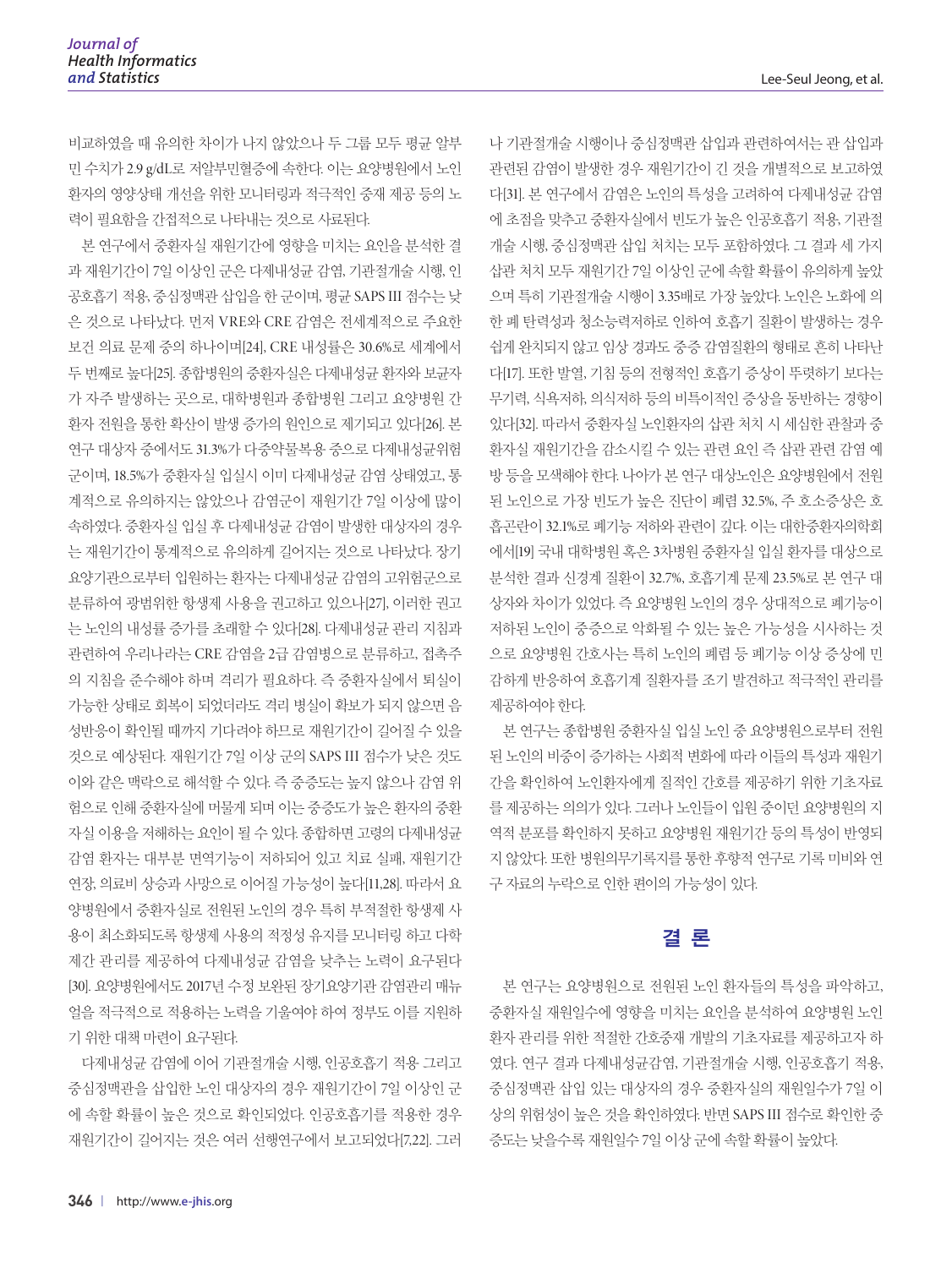본 연구의 결과를 토대로 다음과 같이 제언을 하고자 한다. 첫째 요 양병원 재원기간, 지리적 분포와 노인의 경제 상태 등의 사회인구학적 특성을 고려한 후속연구가 필요하다. 둘째, 중환자실 입실 후 다제내성 균 발생을 예방하는 중재 개발이 필요하다. 마지막으로 중증도가 낮은 경우 재원기간이 길어지는 원인을 파악하는 후속연구가 필요하다.

#### **ORCID**

| Lee-Seul Jeong | https://orcid.org/0000-0002-4447-4537 |
|----------------|---------------------------------------|
| Su Jung Lee    | https://orcid.org/0000-0001-9495-8014 |
| Dong-Soo Shin  | https://orcid.org/0000-0002-5289-3571 |

#### **REFERENCES**

- 1. Korea Statistical Information Service. Korean stastics for elderly. 2018. Available at [http://kostat.go.kr/portal/korea/kor\\_nw/1/1/index.board?](http://kostat.go.kr/portal/korea/kor_nw/1/1/index.board?bmode=read&aSeq=370779) [bmode=read&aSeq=370779](http://kostat.go.kr/portal/korea/kor_nw/1/1/index.board?bmode=read&aSeq=370779) [accessed on September 27, 2018].
- 2. Kim S, Kim CG, Hwang JH, Jung DS, Shin DS. Dehydration and its related factors among older adults admitted in a long-term care hospital. Korean Public Health Res 2017;43(1):1-11 (Korean).
- 3. Choi DH. Trends in the National Health Insurance medical expense during the last 20 years. HIRA Policy Brief 2020;14(4):52-62 (Korean).
- 4. National Law Information Center. Available at [http://www.law.go.kr/](http://www.law.go.kr/lsSc.do?menuId=1&query=%EC%9A%94%EC%96%91%EB%B3%91%EC%9B%90#AJAX) [lsSc.do?menuId=1&query=%EC%9A%94%EC%96%91%EB%B3%91](http://www.law.go.kr/lsSc.do?menuId=1&query=%EC%9A%94%EC%96%91%EB%B3%91%EC%9B%90#AJAX) [%EC%9B%90#AJAX](http://www.law.go.kr/lsSc.do?menuId=1&query=%EC%9A%94%EC%96%91%EB%B3%91%EC%9B%90#AJAX) [accessed on October 1, 2020].
- 5. KOSIS. Korea Statistical Information Service. Available at [http://kosis.](http://kosis.kr/statisticsList/statisticsListIndex.do?menuId=M_01_01&vwcd=MT_ZTITLE&parmTabId=M_01_01#SelectStatsBoxDiv) [kr/statisticsList/statisticsListIndex.do?menuId=M\\_01\\_01&vwcd=](http://kosis.kr/statisticsList/statisticsListIndex.do?menuId=M_01_01&vwcd=MT_ZTITLE&parmTabId=M_01_01#SelectStatsBoxDiv) [MT\\_ZTITLE&parmTabId=M\\_01\\_01#SelectStatsBoxDiv](http://kosis.kr/statisticsList/statisticsListIndex.do?menuId=M_01_01&vwcd=MT_ZTITLE&parmTabId=M_01_01#SelectStatsBoxDiv) [accessed on August 14, 2018].
- 6. Kim Y. Developing a model for an improved medical care supply system. Wonju: National Health Insurance Service; 2019, p.322-327 (Korean).
- 7. Park JW, Park HI, Shim MB, Lee CJ, Bae JK, Je SM, et al. Analysis of factors affecting length of hospital stay in geriatric patients transferred from long-term care hospitals. J Korean Soc Emerg Med 2015;26(2): 165-171 (Korean).
- 8. Han CH. A study on the present condition of appropriateness evaluation and improvement of evaluation indicators in the intensive care unit. Ilsan: National Health Insurance Service Ilsan Hospital; 2018, p. 322-327 (Korean).
- 9. Hariharan S, Moseley H, Kumar A. Characteristics of patients requiring prolonged length of stay in a surgical intensive care unit in Barbados. W Indian Med J 2006;55(1):25-29. DOI: 10.1590/s0043-3144200 6000100007
- 10. Park IG. Current status of ICU appropiateness evaluation and improvement plans for evaluation indicators. HIRA Policy Brief 2018;12(2):15- 23 (Korean).
- 11. Hoefer D, Ruttmann E, Riha M, Schobersberger W, Mayr A, Laufer G, et al. Factors influencing intensive care unit length of stay after surgery for acute aortic dissection type A. Ann Thorac Surg 2002;73(3):714- 718. DOI: 10.1016/s0003-4975(01)03572-x
- 12. Dwyer R, Stoelwinder J, Gabbe B, Lowthian J. Unplanned transfer to emergency departments for frail elderly residents of aged care facilities: a review of patient and organizational factors. J Am Med Dir Assoc 2015;16(7):551-562. DOI: 10.1016/j.jamda.2015.03.007
- 13. Lee SH, Kim SJ, Choi YH, Lee JH, Chang JH, Ryu YJ. Clinical outcomes and prognostic factors in patients directly transferred to the intensive care unit from long-term care beds in institutions and hospitals: a retrospective clinical study. BMC Geriatr 2018;18(1):259. DOI: 10.1186/ s12877-018-0950-9
- 14. Oh HS. Current status of infection control of multidrug resistant organisms in hospitals with more than 200 beds in the Republic of Korea. Korean J Health Serv Manage 2014;8(4):163-173 (Korean). DOI: 10.12811/kshsm.2014.8.4.163
- 15. Moreno RP, Metnitz PG, Almeida E, Jordan B, Bauer P, Campos RA, et al. SAPS 3—From evaluation of the patient to evaluation of the intensive care unit. Part 2: Development of a prognostic model for hospital mortality at ICU admission. Intens Care Med 2005;31(10):1345- 1355. DOI: 10.1007/s00134-005-2763-5
- 16. Korea Centers for Disease Control and Prevention. 2020 guideline for healthcare-associated infection. Cheongju: Korea Centers for Disease Control and Prevention; 2014, p.115-116 (Korean).
- 17. Im JH. Management of length of stay in value-based, patient-centered healthcare system. HIRA Policy Trend 2019;13(4):45-54 (Korean).
- 18. Park MW, Park KH, Cho J, Park HY, Kwon IH, Yeo WH, et al. Characteristics of geriatric trauma patients transferred from long-term care hospitals: a propensity score matched analysis. J Korean Soc Emerg Med 2014;25(3):312-317 (Korean).
- 19. Acute and Critical Care. Development of ICU evaluation indicators and criteria. Wonju: Health Insurance Review Assessment Service;